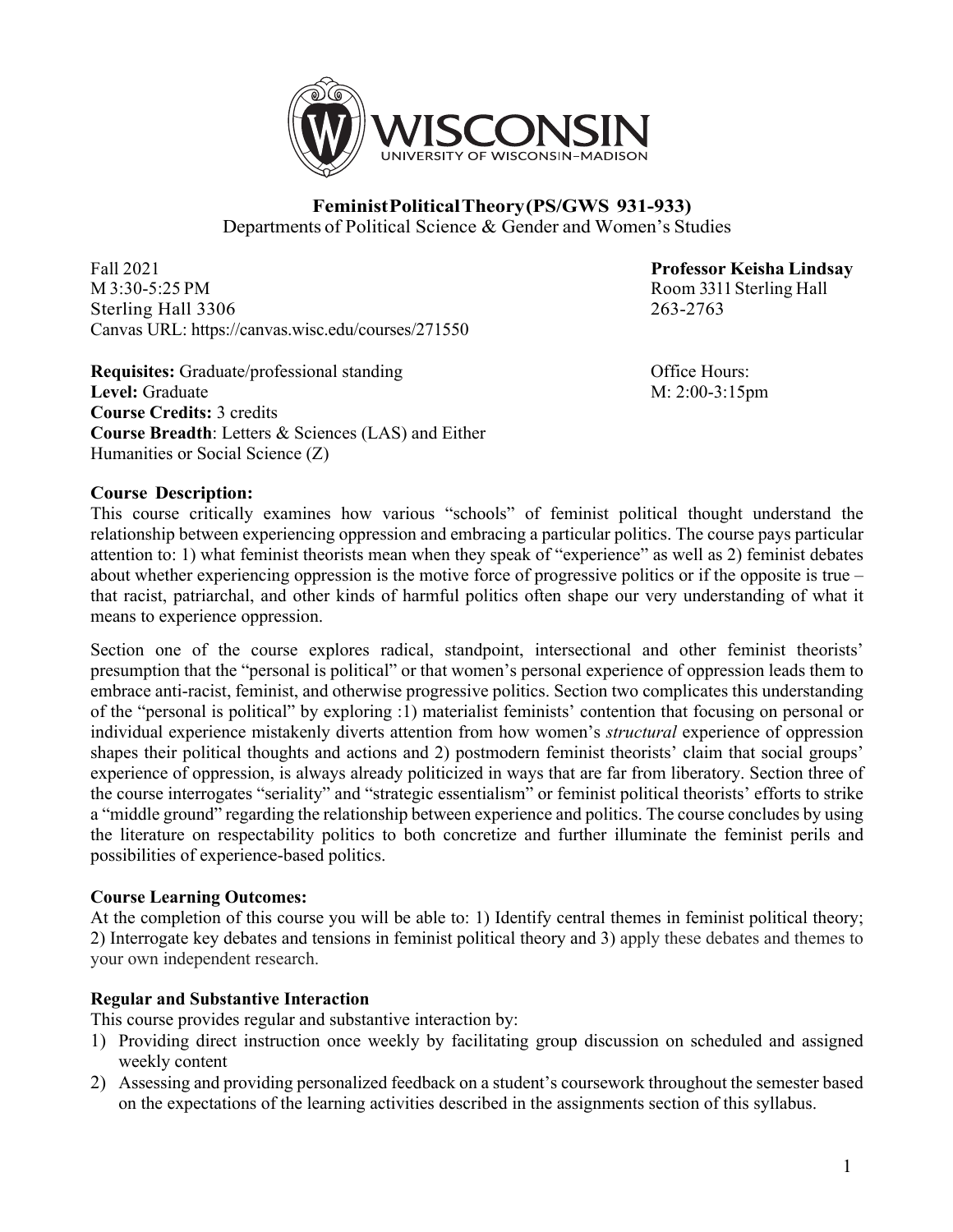# **Course Readings:**

The following books (B)are required reading. They are on reserve at Memorial Union Library and are available for purchase at major online book sellers:

- Betty Friedan. *The Feminine Mystique.* ISBN-10**:** 0393322572
- Patricia Hill-Collins. *Black Feminist Thought.* ISBN-10: 0415964725
- Judith Butler. *Gender Trouble.* ISBN-10: 0415389550
- Dean Spade. *Normal Life.* ISBN-10: 0822360403

The following texts are also available, as electronic books, via the UW-Madison Library:

- Judith Butler. *Gender Trouble.* https://search.library.wisc.edu/catalog/9912655265502121
- Dean Spade. *Normal Life.* https://search.library.wisc.edu/catalog/9911176250602121

All other readings (C) are available via the Canvas course page.

## **Course Requirements:**

*Class Participation (20%)*

This is a discussion-based seminar in which active class participation is key to your success. Your participation will take two forms:

1) Listening and responding to your classmates' comments on the assigned materials (10%). Fulfilling this portion of the participation requirement requires the following:

| <b>Participation Rubric</b> |                 |                     |                    |                   |                   |
|-----------------------------|-----------------|---------------------|--------------------|-------------------|-------------------|
| <b>Points</b>               | $9+$            | 8                   |                    | 6                 | $5-$              |
| <b>Quality of</b>           | Always well-    | Usually well-       | Sometimes well-    | Rarely prepared   | Almost never      |
| contribution                | prepared for    | prepared for class  | prepared for       | for class; few    | prepared for      |
|                             | class; shows    | most of the time;   | class; makes       | attempts to       | class; does not   |
|                             | critical        | shows effort in     | attempts to        | engage in         | attempt to engage |
|                             | thought; poses  | critical thinking;  | engage in critical | critical thought; | in critical       |
|                             | questions;      | poses questions;    | thought; makes     | seldom moves      | thinking; does    |
|                             | moves           | helps move          | attempts to move   | dialogue          | not move          |
|                             | dialogue        | dialogue forward;   | dialogue forward;  | forward; often    | dialogue forward; |
|                             | forward; stays  | often stays on      | sometimes goes     | goes off topic;   | purposes goes off |
|                             | on topic;       | topic; shows effort | off topic; shows   | shows little      | topic; does not   |
|                             | engages with    | to engage with      | some effort to     | effort to engage  | engage with       |
|                             | both instructor | both instructor and | engage with        | with instructor   | instructor or     |
|                             | and             | classmates; usually | instructor and     | and classmates;   | classmates; never |
|                             | classmates;     | presumes positive   | classmates;        | rarely resumes    | presumes          |
|                             | presumes        | intentions          | sometimes          | positive          | positive          |
|                             | positive        | of classmates       | presumes positive  | intentions        | intentions        |
|                             | intentions      |                     | intentions         | of classmates     | of classmates     |
|                             | of classmates   |                     | of classmates      |                   |                   |

2) Asking your own questions about the assigned materials (10%). In order to fulfill this portion of the participation requirement, you will submit two pre-scheduled discussion questions. Use each question to comment on anything that you find contradictory, controversial, confusing or otherwise noteworthy in one or more the day's readings. Your question may seek clarification of particular terms or ideas, challenge an assigned author's presumptions, and/or interrogate the implications of an author's claims. Discussion questions are due, via CANVAS, on Sundays at 5 pm.

## *Class Facilitation (15%)*

You will facilitate the first 10-15 minutes of a single class session. Successful facilitation includes : a) identifying three key themes in the assigned readings; b) highlighting three "hidden" assumptions in the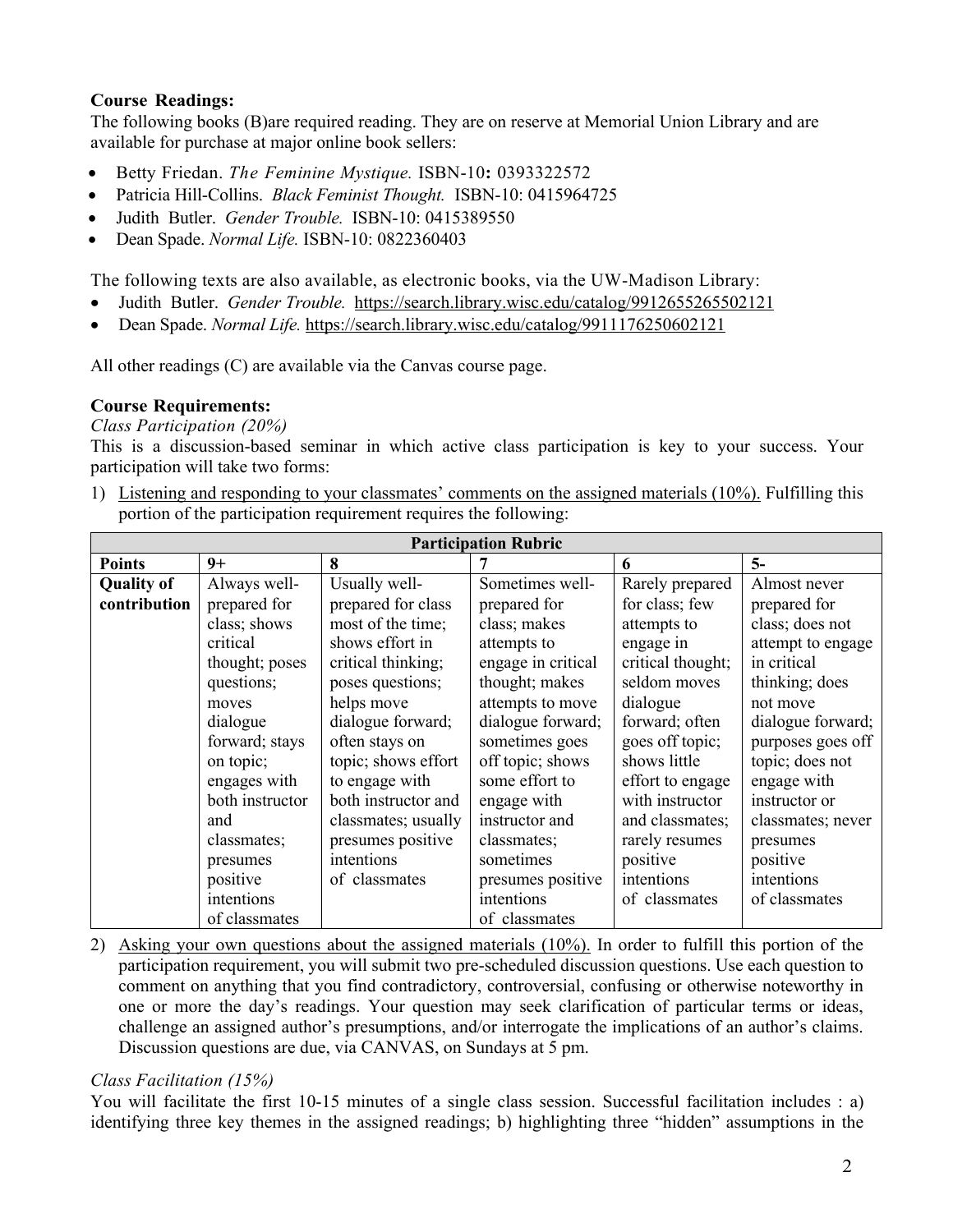assigned readings; c) using at least one visual representation (an info-graphic, short video, etc.) to illuminate a key theme and/or assumption in the assigned readings and d) preparing and asking two questions to facilitate discussion and critique of the assigned readings (at least one of these questions should highlight the readings' potential limitations).

#### *Abstract/Proposal (20%)*

You are required to write a typed, **double-spaced** 3-4 page abstract of your final research paper. Your abstract is due on **December 3 at 9:00 AM.**

#### *Research Paper (45%)*

You are required to write a 15-20 page typed, **double-spaced** research paper on a topic of your choice. Your research paper is due on **December 20 at 9:00 AM.**

**Classroom Conduct:** Please use smart phones, laptops, and their accompanying earpieces responsibly during class in order to facilitate a non-distracting and intellectually productive learning environment.

**Grade Related Questions and Appeals:** I will only discuss questions about grades during office hours or by appointment - not over email or before/after class. If you would like to challenge your grade, please wait 24 hours after receiving the grade before contacting me. Final grades will be determined according to the following official UW grading scale: A 93-100; AB 88-92; B 83-87; BC 78-82; C 70-77; D 60-69; F below 60.

**Late Paper Policy:** Papers and exams turned in late will be penalized by **ten (10) percentage points** for each 24-hour period after the due date.

**Course Evaluations:** Students will be provided with an opportunity to evaluate this course and your learning experience. Student participation is an integral component of this course, and your confidential feedback is important to me. I strongly encourage you to participate in the course evaluation. UW-Madison uses a digital course evaluation survey tool called AEFIS. For this course, you will receive an official email two weeks prior to the end of the semester, notifying you that your course evaluation is available. In the email you will receive a link to log into the course evaluation with your NetID. Evaluations are anonymous. Your participation is an integral component of this course, and your feedback is important to me. I strongly encourage you to participate in the course evaluation.

## **Rules, Rights & Responsibilities:**

https://guide.wisc.edu/undergraduate/#rulesrightsandresponsibilitiestext

# **Academic Calendar & Religious Observances:** https://secfac.wisc.edu/academic-calendar/#religiousobservances

**Academic Integrity:** By virtue of enrollment, each student agrees to uphold the high academic standards of the University of Wisconsin-Madison; academic misconduct is behavior that negatively impacts the integrity of the institution. Cheating, fabrication, plagiarism, unauthorized collaboration, and helping others commit these previously listed acts are examples of misconduct which may result in disciplinary action. Examples of disciplinary action include, but is not limited to, failure on the assignment/course, written reprimand, disciplinary probation, suspension, or expulsion. https://conduct.students.wisc.edu/syllabus-statement/

**Accommodations for Students With Disabilities**: The University of Wisconsin-Madison supports the right of all enrolled students to a full and equal educational opportunity. The Americans with Disabilities Act (ADA), Wisconsin State Statute (36.12), and UW-Madison policy (Faculty Document 1071) require that students with disabilities be reasonably accommodated in instruction and campus life. Reasonable accommodations for students with disabilities is a shared faculty and student responsibility. Students are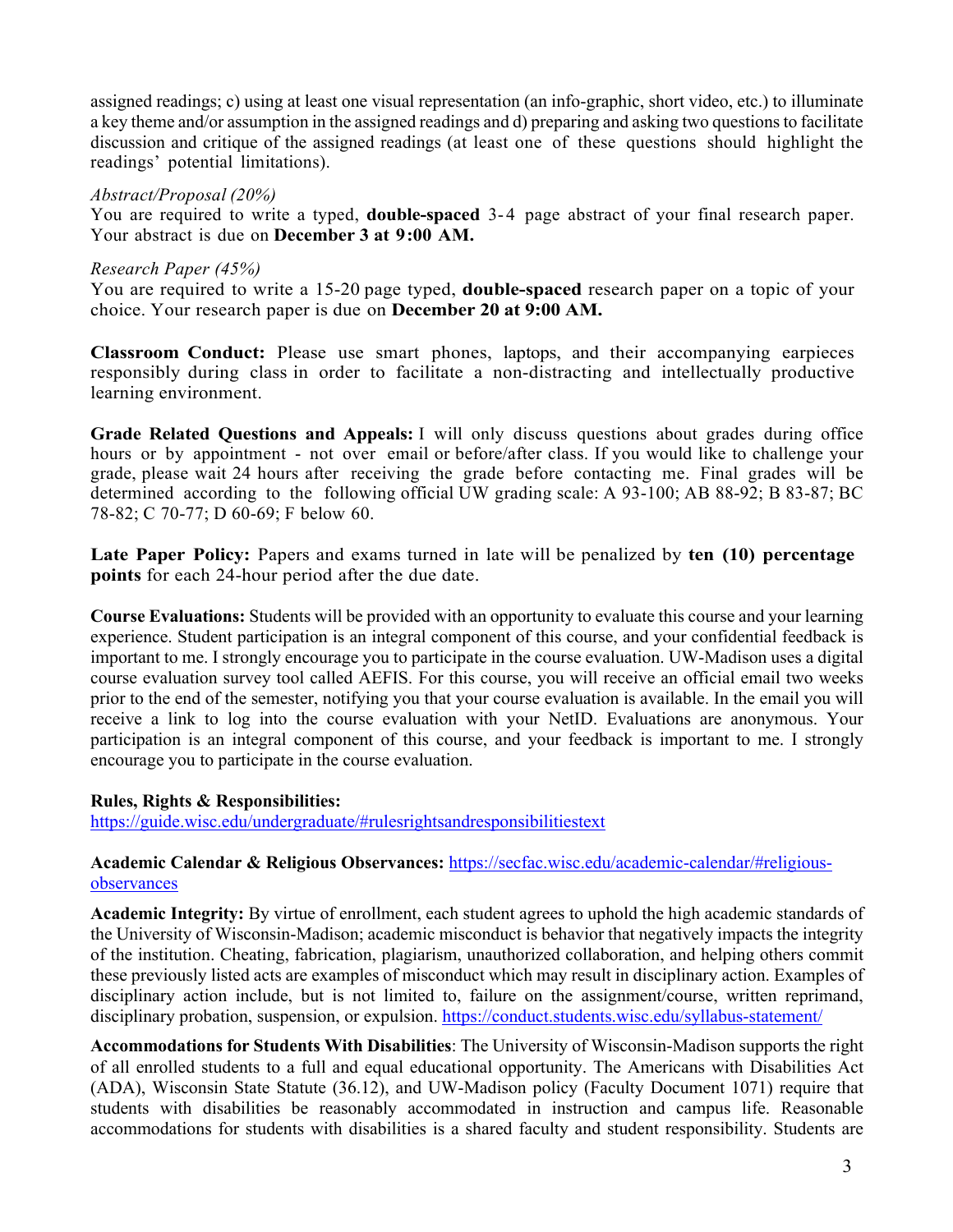expected to inform faculty [me] of their need for instructional accommodations by the end of the third week of the semester, or as soon as possible after a disability has been incurred or recognized. Faculty [I], will work either directly with the student [you] or in coordination with the McBurney Center to identify and provide reasonable instructional accommodations. Disability information, including instructional accommodations as part of a student's educational record, is confidential and protected under FERPA. https://mcburney.wisc.edu/instructor/

**Diversity & Inclusion:** Diversity is a source of strength, creativity, and innovation for UW-Madison. We value the contributions of each person and respect the profound ways their identity, culture, background, experience, status, abilities, and opinion enrich the university community. We commit ourselves to the pursuit of excellence in teaching, research, outreach, and diversity as inextricably linked goals. The University of Wisconsin-Madison fulfills its public mission by creating a welcoming and inclusive community for people from every background – people who as students, faculty, and staff serve Wisconsin and the world. https://diversity.wisc.edu/

**Sexual Harassment & Other Forms Of Sexual Misconduct**: As an instructor, I am committed to supporting survivors of sexual misconduct, including sexual assault, sexual harassment, dating violence, domestic violence, stalking, and sexual exploitation. UW–Madison offers a variety of resources for students impacted by sexual misconduct. If you wish to seek out free, confidential support, there are a number of services available on campus and in the community.

If you would like to report sexual misconduct to the campus, a number of reporting options are available. In addition, each department has staff members, known as Responsible Employees, who can assist you. If you are an undergraduate student, most of the academic and career advisors you work with are designated Responsible Employees. Please note that Responsible Employees are required to report specific disclosures that you share about sexual misconduct to UW-Madison's Title IX Office.

The Department of Gender & Women's Studies has the following Responsible Employees: the Department Chair, Dr. Judy Houck (jahouck@wisc.edu), the Graduate Coordinator, José Ramirez (jramirez $27\omega$ wisc.edu), and the Undergraduate Advisor, Susan Nelson (susan.nelson $\omega$ wisc.edu).

**Privacy Of Student Records & The Use Of Audio Recorded Lecturers Statement**: Lecture materials and recordings for this course are protected intellectual property at UW-Madison. Students in this course may use the materials and recordings for their personal use related to participation in this class. Students may also take notes solely for their personal use. If a lecture is not already recorded, you are not authorized to record my lectures without my permission unless you are considered by the university to be a qualified student with a disability requiring accommodation. [Regent Policy Document 4-1] Students may not copy or have lecture materials and recordings outside of class, including posting on internet sites or selling to commercial entities. Students are also prohibited from providing or selling their personal notes to anyone else or being paid for taking notes by any person or commercial firm without the instructor's express written permission. Unauthorized use of these copyrighted lecture materials and recordings constitutes copyright infringement and may be addressed under the university's policies, UWS Chapters 14 and 17, governing student academic and non-academic misconduct.

#### **Introduction - The What and Why of Feminist Theory**

**Sept 13: Week 1** -Syllabus Review -Meet and Greet -bell hooks. "Theory as Liberatory Practice" (C)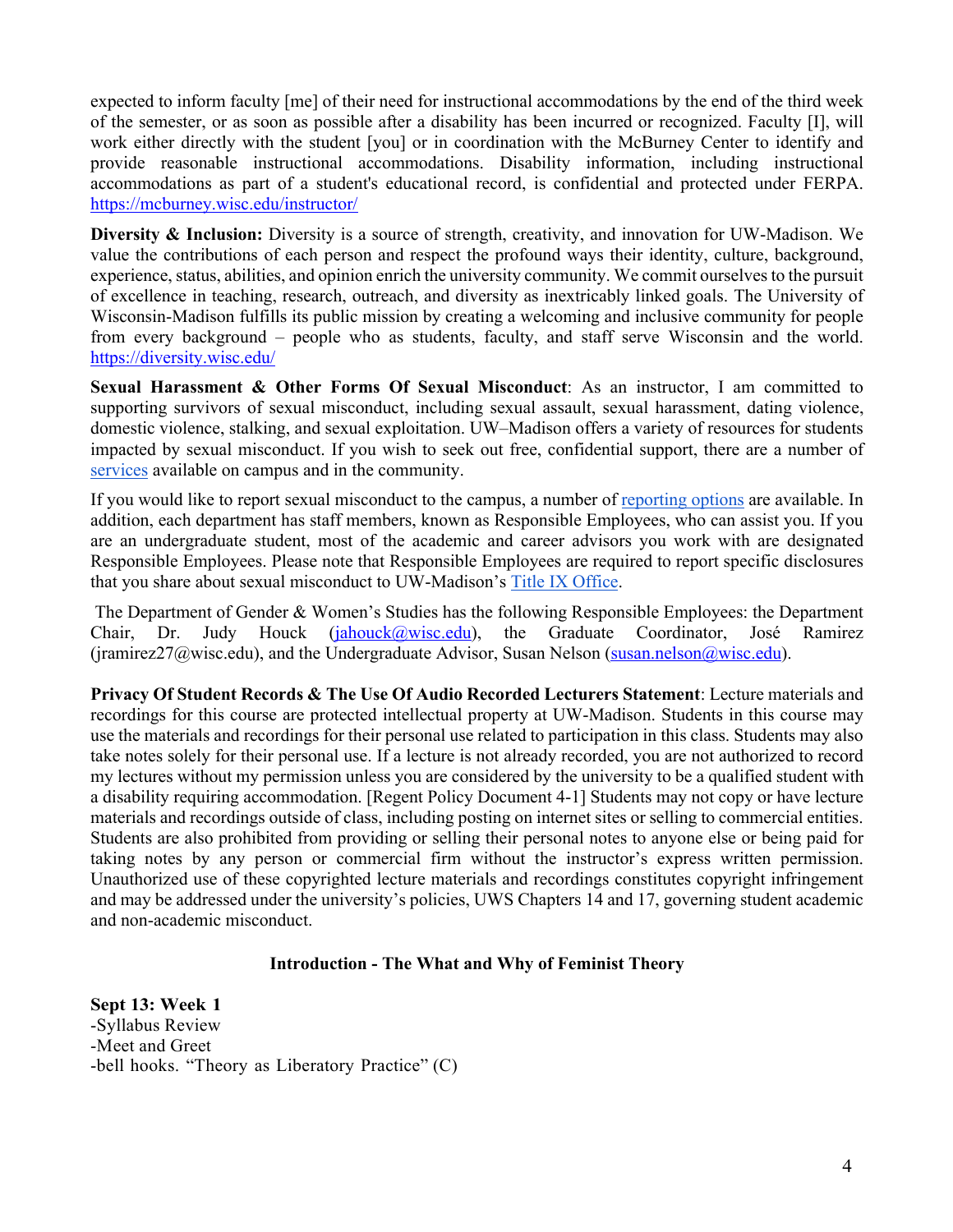## **Section I Personal Experience as the Grounds of Feminist Politics**

## **Sept 20: Week 2 – The "Personal is Political"**

-Betty Friedan. *The Feminine Mystique*. "Introduction to the Tenth Anniversary Addition" and Chapters 1- 5 (B) -Carole Hanisch. "The Personal Is Political" (C)

-Paula Moya. "Identity in the Academy and Beyond" (C)

## **Sept. 27: Week 3 – Feminist Standpoint Theory**

-Nancy Hartsock. "The Feminist Standpoint" (C) -Nancy Haraway. "Situated Knowledges" (C) -Uma Narayan. "The Project of Feminist Epistemology" (C)

## **Oct 4:Week 4 – Feminist Phenomenology**

-Iris Young. "Throwing Like a Girl" (C) -Sonia Kruks. "Going Beyond Discourse" and "Phenomenology and Difference" (C) *-*Linda Alcoff. *"*Real Identities" (C)

## **Oct 11:Week 5 – Intersectionality**

-Patricia Hill-Collins. *Black Feminist Thought.* "The Social Construction of Black Feminist Thought," "Mammies, Matriarchs, and other Controlling Images," and "Toward a Politics of Empowerment" (B) -Emi Koyama. "The Transfeminist Manifesto" (C)

#### **Section II Against Personal ExperienceastheGroundsof FeministPolitics**

## **Oct 18:Week 6 – Postmodern Feminist Critiques**

-Judith Butler. *Gender Trouble.* Part 1, Part 2, and "Bodily Inscriptions, Performative Subversions" (B)

## **Oct 25: Week7 - Postmodern Feminist Critiques, contd.**

-Joan Scott. "The Evidence of Experience" (C) -Wendy Brown. "Wounded Attachments" (C) -Chandra Mohanty. "Sisterhood, Coalition, and the Politics of Experience" (C)

## **Nov 1: Week 8** – **Materialist Feminist Critiques**

-Heidi Hartmann. "The Unhappy Marriage of Marxism and Feminism" (C) -Nancy Fraser. "Rethinking Recognition" (C) **-**Rosemary Hennessy. "Queer Visibility in Commodity Culture" (C)

# **Section III**

# **Middle Ground(s)**

## **Nov 8: Week 9** *–* **Conceptualizing Personal Experience as a Political Claim**

-Iris Young. "Gender as Seriality: Thinking about Women as a Social Collective" (C) -Gayatri Spivak. "Subaltern Studies. Deconstructing Historiography" AND "In a Word: Interview with Ellen Rooney Differences" (C)